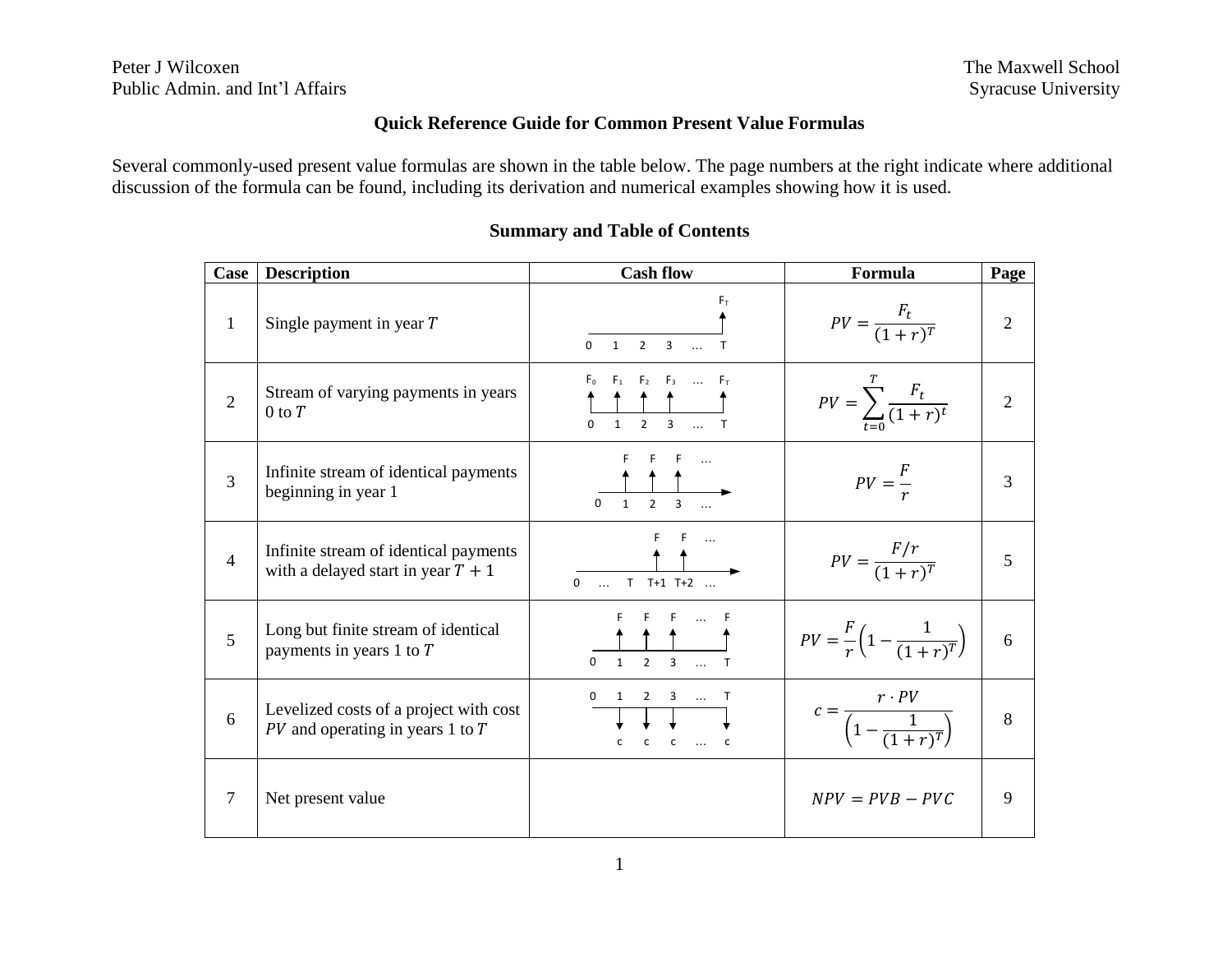# **Quick Reference Guide for Common Present Value Formulas**

This quick reference guide summarizes several commonly-used present value formulas. On subsequent pages it shows cash flow diagrams, explanatory notes, and several numerical examples for each case. In all of the examples, the interest rate is  $r$  and year 0 is today, when the present value is being calculated. All results are rounded to the nearest dollar or thousand dollars, as appropriate.

#### **Case 1: Single Payment in year**

A single payment of  $F_t$  dollars at time  $t$ .

*Cash flow:*

$$
\begin{array}{c}\nF_t \\
\uparrow \\
0\n\end{array}
$$

*Formula:*

$$
PV = \frac{F_t}{(1+r)^t}
$$

*Example 1.1*

A payment of \$400 in year 15 when the interest rate is 7%:

$$
PV = \frac{$400}{$(1+0.07)^{15}} = \frac{$400}{$1.07^{15}} = $145
$$

## *Example 1.2*

Payment of \$150 in year 9 when the interest rate is 5%:

$$
PV = \frac{$150}{1.05^9} = $97
$$

*Example 1.3*

Payment of \$100 in year 40 when the interest rate is 3%:

$$
PV = \frac{$100}{1.03^{40}} = $31
$$

# **Case 2: Stream of Varying Payments in Years 0 through**

A stream of payments over years  $0$  to  $T$ , where the payments may differ from one year to the next.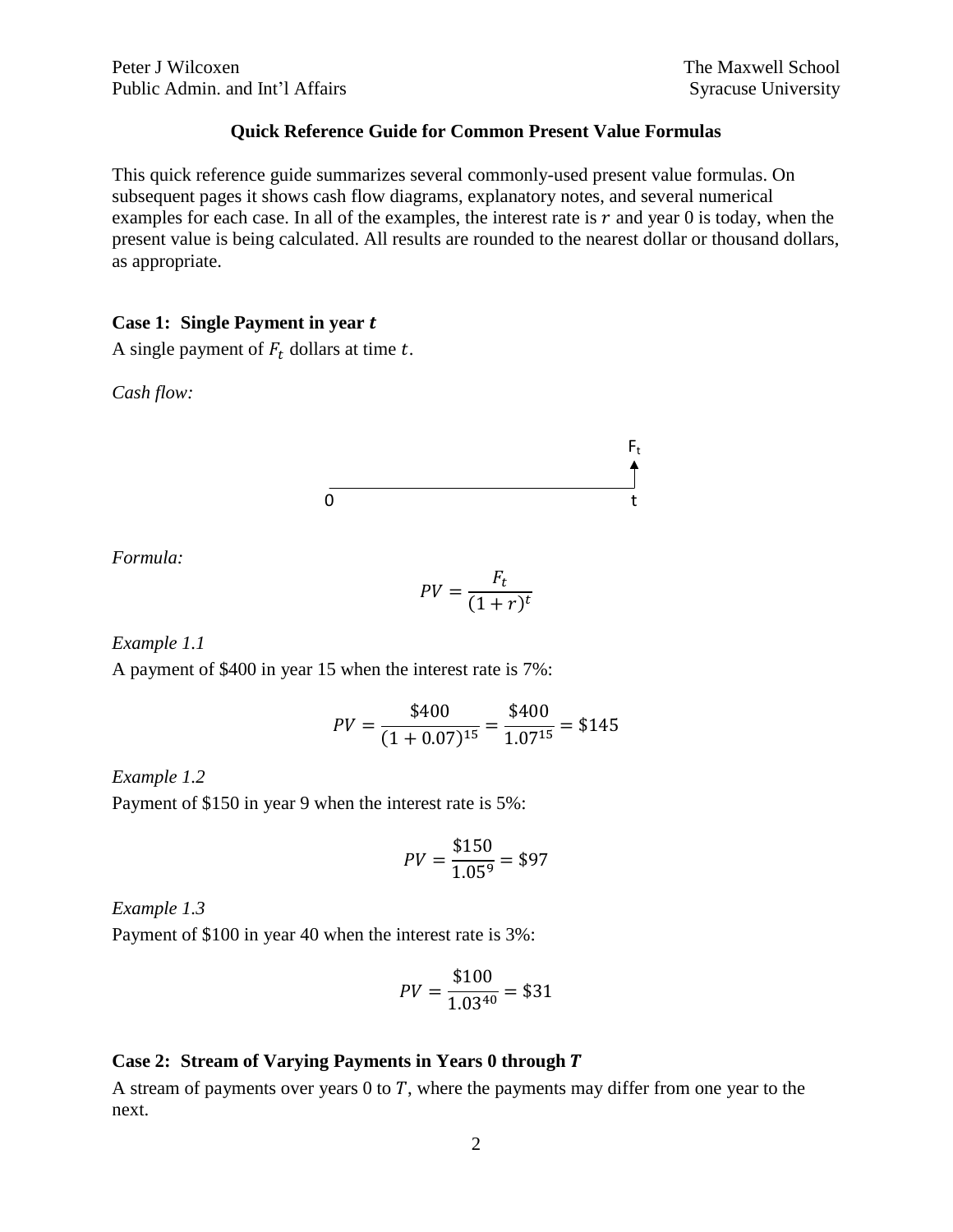

*Formula:*

$$
PV = \sum_{t=0}^{T} \frac{F_t}{(1+r)^t}
$$

*Example 2.1*

A payment of \$100 in year 1 and \$400 in year 2 when the interest rate is 20%:

$$
PV = \frac{$100}{$1.2} + \frac{$400}{$1.2^2} = $361
$$

*Example 2.2*

Payments of \$500 in years 2, 4 and 6 when the interest rate is 10%:

$$
PV = \frac{$500}{1.1^2} + \frac{$500}{1.1^4} + \frac{$500}{1.1^6} = $1,037
$$

*Example 2.3*

Payments of \$100 in years 5 and 10 when the interest rate is 5%:

$$
PV = \frac{$100}{$1.05^5} + \frac{$100}{$1.05^{10}} = $140
$$

# **Case 3: Infinite Stream of Identical Payments Beginning in Year 1**

An infinite stream of identical payments  $F$  starting one year in the future (that is, no payment in year 0).

*Cash flow:*



*Formula:*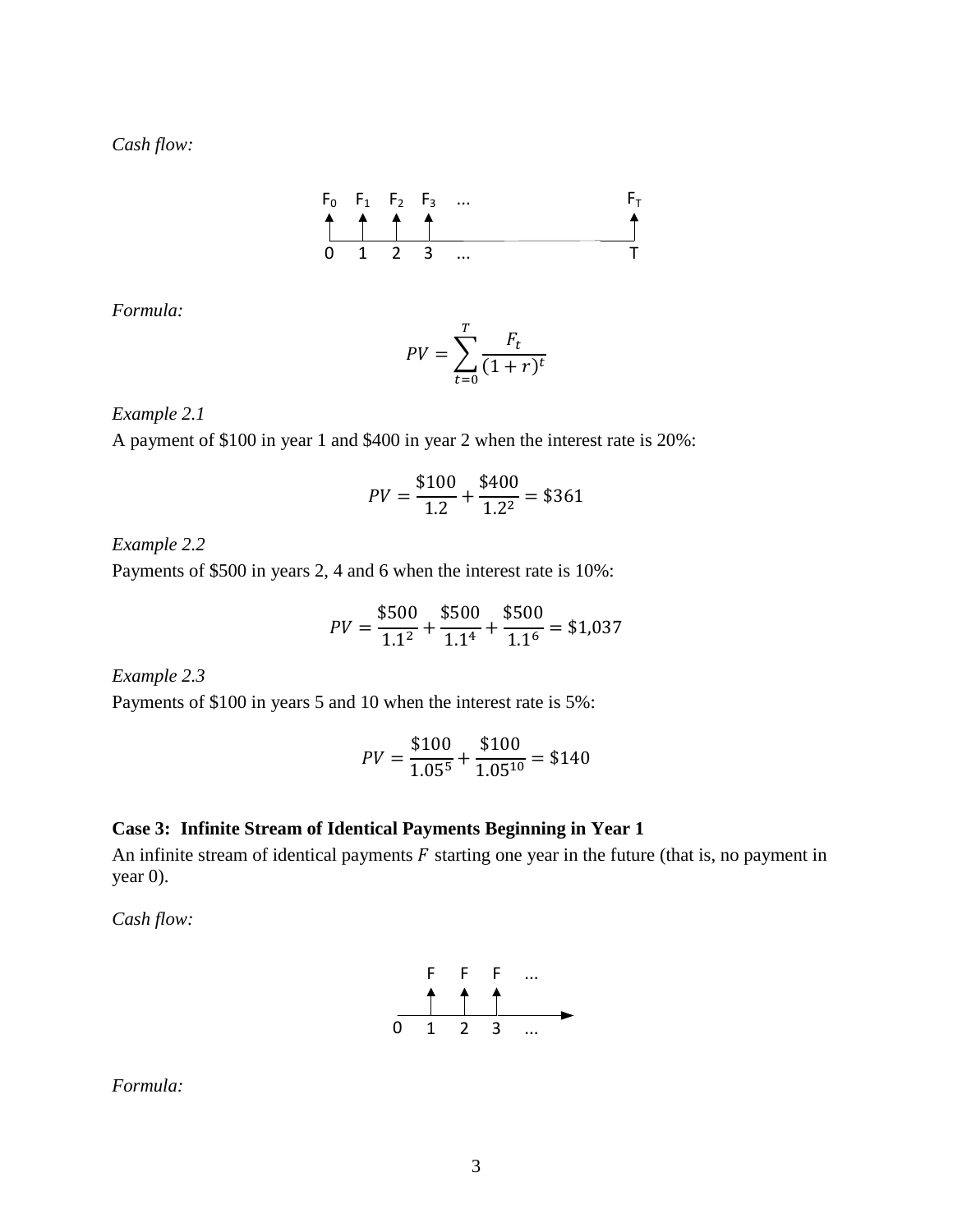$$
PV = \frac{F}{r}
$$

*Example 3.1*

A payment of \$10 every year forever starting in year 1; the interest rate is 10%:

$$
PV = \frac{$10}{0.1} = $100
$$

*Example 3.2*

Payment of \$240,000 dollars starting in year 1 and continuing forever when the interest is 8%:

$$
PV = \frac{\$240 \, k}{0.08} = \$3 \, M
$$

*Example 3.3*

Payment of \$1000 per year starting in year 1 and continuing forever when the interest rate is 5%:

$$
PV = \frac{$1 k}{0.05} = $20 k
$$

*Why the formula works:*

There are two ways to understand the formula. The first, which isn't very intuitive, is that it's the result of applying the Case 2 formula but with the special features that there's no payment in 0, the payments after 0 are constant at  $F$ , and  $T$  goes infinity. Inserting those into the Case 2 formula and factoring out  $F$  gives the following:

$$
PV = \sum_{t=0}^{T} \frac{F_t}{(1+r)^t} = F \sum_{t=1}^{\infty} \frac{1}{(1+r)^t}
$$

That's useful because it can be shown that the sum in the revised expression converges to a very simple form:

$$
\sum_{t=1}^{\infty} \frac{1}{(1+r)^t} = \frac{1}{r}
$$

Replacing the sum in the previous expression with  $1/r$  gives the Case 3 formula:

$$
PV = \frac{F}{r}
$$

A second way to understand the formula is to rearrange it this way:

$$
F=r\cdot PV
$$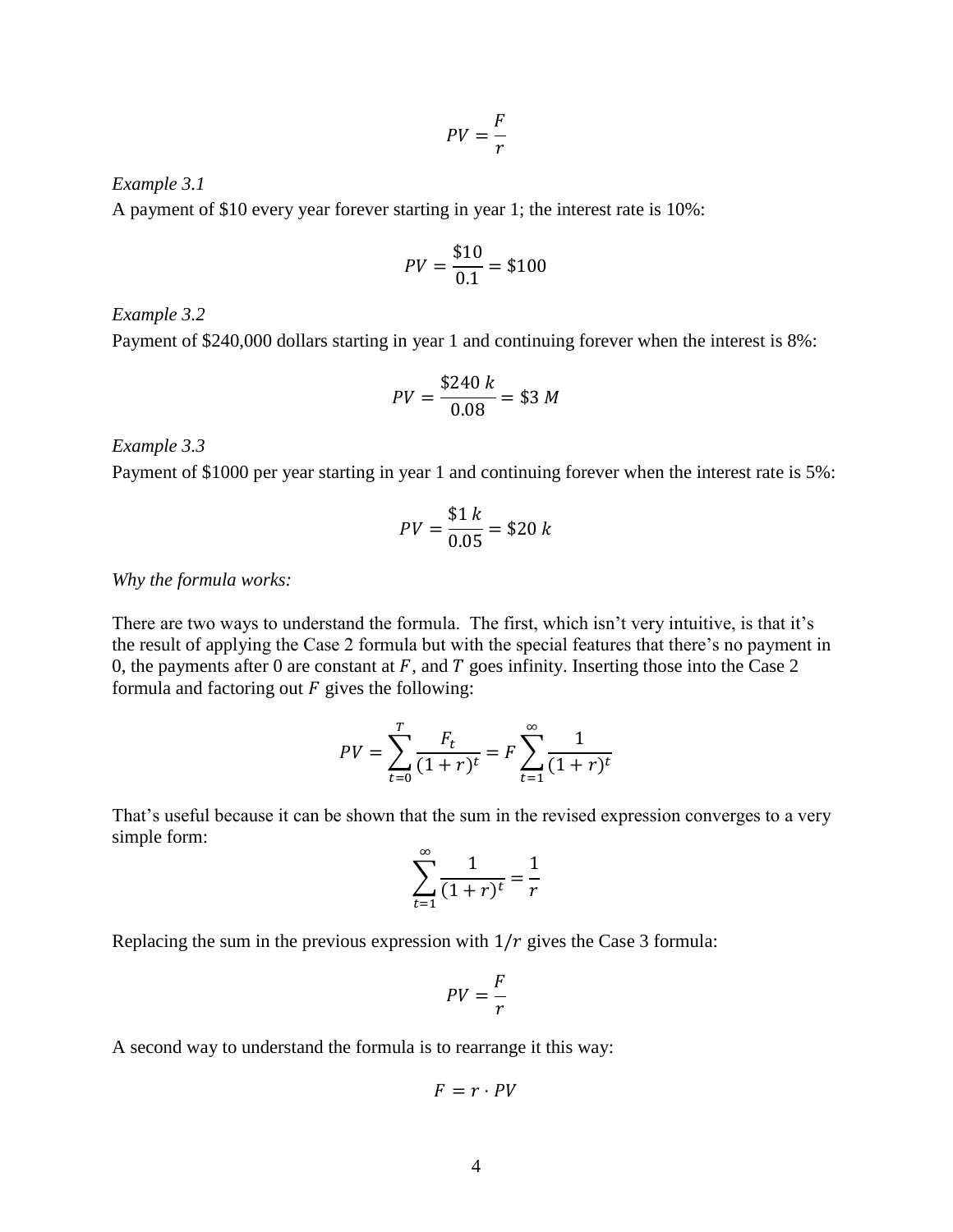This shows that the present value is the amount of money that would need to be deposited in a bank account paying rate of interest  $r$  in order for the interest earned to be exactly equal to  $F$ .

## **Case 4: Infinite Stream of Identical Payments with a Delayed Start in Year**  $T + 1$

An infinite stream of identical payments  $F$  that starts in year  $T + 1$  instead of year 1. No payments in years 0 through  $T$ .

*Cash flow:*

$$
\begin{array}{c}\nF & F & \dots \\
\hline\n\uparrow & \uparrow \\
\hline\n0 & \dots & T & T+1 & T+2 & \dots\n\end{array}
$$

*Formula:*

$$
PV = \frac{F/r}{(1+r)^T}
$$

## *Example 4.1*

A stream pays \$1000 per year beginning in year 11, and the interest rate is 10%. Note that the exponent in the denominator is 10, not 11:

$$
PV = \frac{\$1,000}{0.1} = \$3,855
$$

## *Example 4.2*

A stream pays \$100 per year beginning in year 6 and the interest rate is 4%:

$$
PV = \frac{\frac{$100}{0.04}}{1.04^5} = $2,055
$$

*Example 4.3*

A \$500,000 payment each year forever starting in year 21; the interest rate is 5%:

$$
PV = \frac{\frac{$500 \, k}{0.05}}{1.05^{20}} = $3,769 \, k = $3.769 \, M
$$

*Why the formula works:*

The present value can be computed in two steps. First, the infinite stream is converted to an equivalent lump sum (one-time) payment in the year before the first payment arrives—in this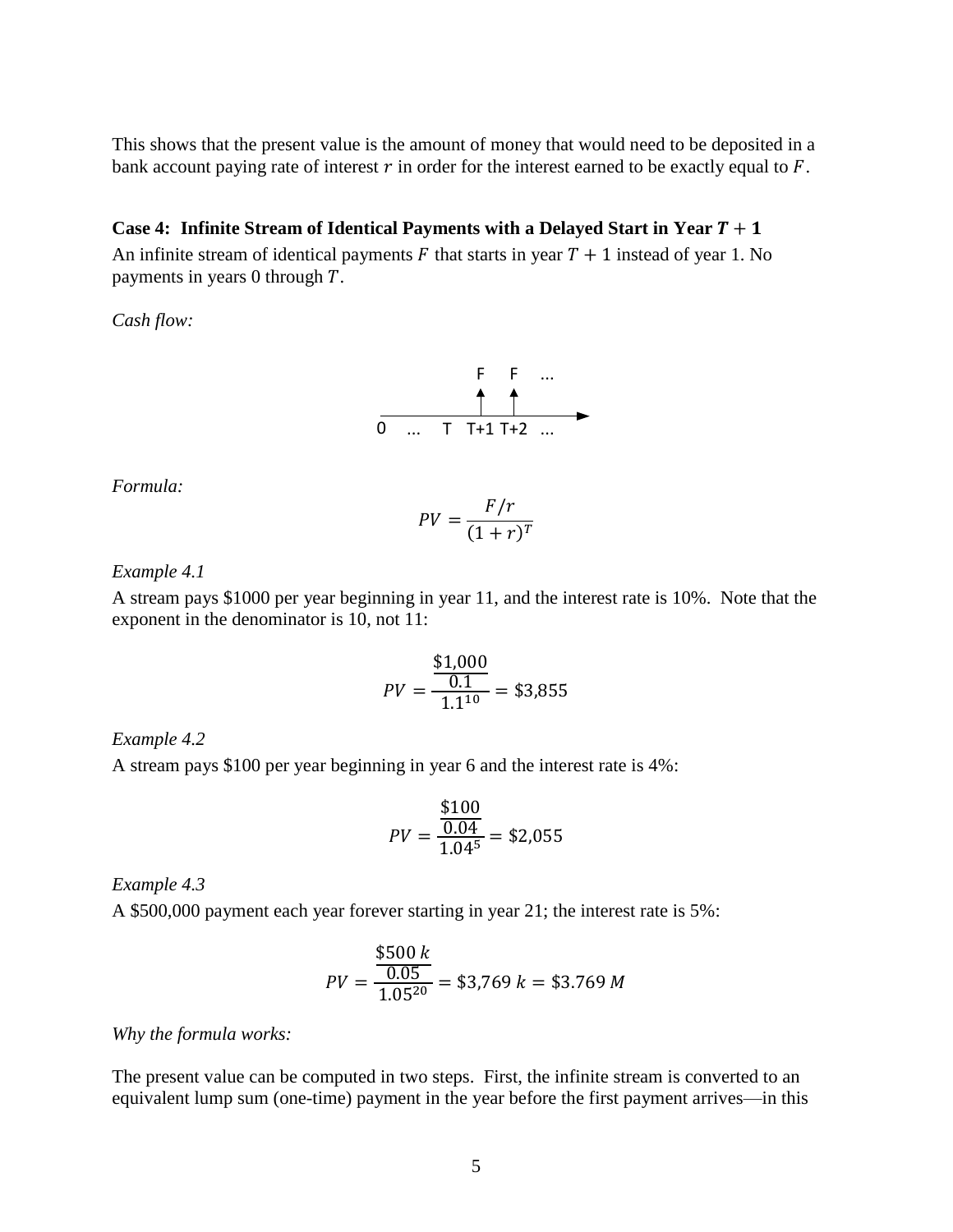case, year  $T$ . The lump sum amount is what the decision maker would need to have on hand in year T in order to be able to produce the stream of payments F starting in year  $T + 1$ . Computing that is easy because from year  $T$ 's perspective, the stream of payments is very simple: the payment at  $T + 1$  occurs 1 year in the future, the payment at  $T + 2$  is 2 years in the future, and so on. Thus, from period  $T$ 's perspective it's an infinite stream with payments beginning in one year in the future:



From period  $T$ 's perspective, therefore, the value of the stream can be computed using the Case  $3$ formula and is equal to  $F/r$ . This reasoning allows the original infinite stream from  $T + 1$  to be replaced by a single lump-sum payment of  $\overline{F}/r$  in period  $\overline{T}$ :



The second step is to compute the present value in year  $0$  of the lump sum payment in period  $T$ . That's a straightforward application of Case 1 formula but with  $F/r$  inserted for  $F_t$  and T inserted for  $t$ :

$$
PV = \frac{F_t}{(1+r)^t} = \frac{F/r}{(1+r)^T}
$$

## **Case 5: Long but Finite Stream of Identical Payments in Years 1 to**

A stream of identical payments  $F$  that starts in year 1 and runs through year  $T$ . No payments from  $T + 1$  on.

*Cash flow:*

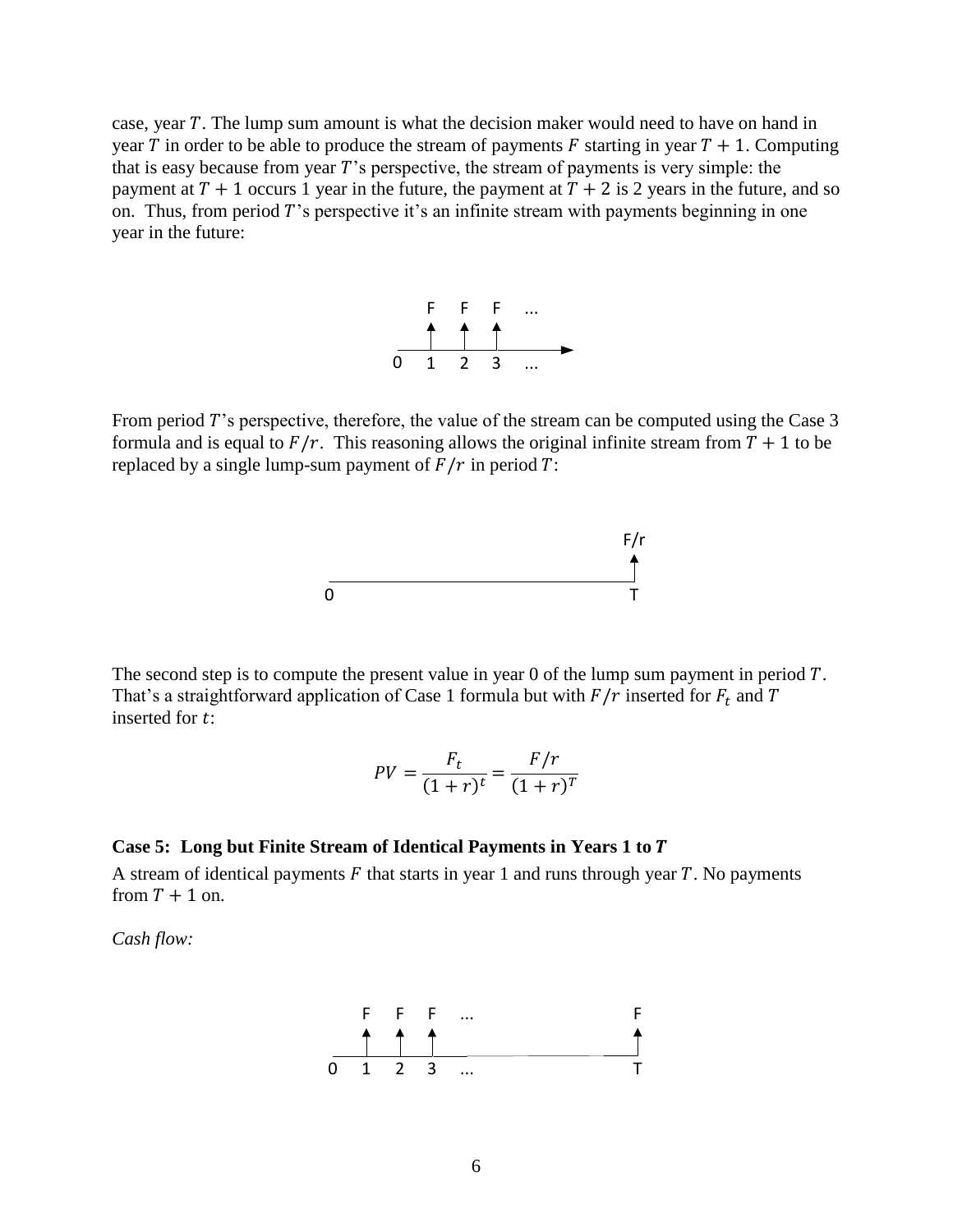*Formula:*

$$
PV = \frac{F}{r} \left( 1 - \frac{1}{(1+r)^T} \right)
$$

*Example 5.1*

A stream pays \$1 million per year from years 1-20 and the interest rate is 5%:

$$
PV = \frac{$1 M}{0.05} \left( 1 - \frac{1}{1.05^{20}} \right) = $12.462 M
$$

*Example 5.2*

A stream of \$1000 per year for years 1-30 when the interest rate is 12%:

$$
PV = \frac{$1 k}{0.12} \left( 1 - \frac{1}{1.12^{30}} \right) = $8,055
$$

*Example 5.3*

A stream of \$500 each year for years 1-10 when the interest rate is 10%:

$$
PV = \frac{$500}{0.1} \left( 1 - \frac{1}{1.1^{10}} \right) = $3,072
$$

*Why the formula works:*

The first step is observe that the original stream (call it "A") could be combined with one beginning at  $T + 1$  and going on forever (call that "B") to give an infinite series beginning at 1 (call that "C"):

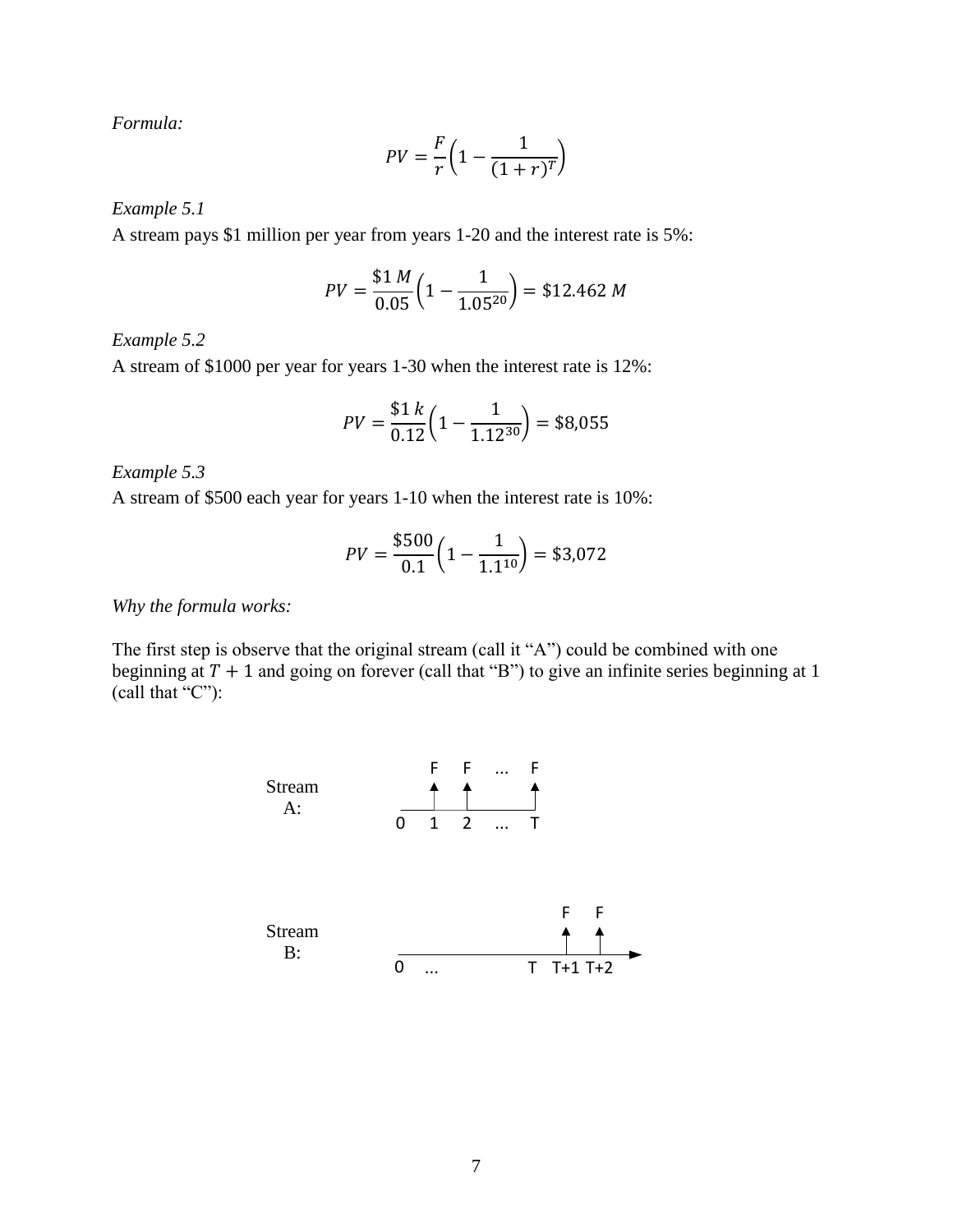

Since C has exactly the same payments as A and B combined, from Case 2 its present value will be the sum of the present values of the other two:

$$
PV_C = PV_A + PV_B
$$

However, the stream of interest is A. Rearranging to solve for its present value:

$$
PV_A = PV_C - PV_B
$$

Substituting in the Case 3 and Case 4 formulas for  $PV_C$  and  $PV_B$  gives:

$$
PV_A = \frac{F}{r} - \frac{F/r}{(1+r)^T}
$$

Factoring out  $F/r$  gives the Case 5 formula:

$$
PV = \frac{F}{r} \left( 1 - \frac{1}{(1+r)^T} \right)
$$

This says that the present value of a long stream is equal to the present value of an infinite stream less a correction for the fact that the stream doesn't actually last forever.

#### **Case 6: Levelized Cost**

The "levelized" or "annualized" cost of a project is an annual payment  $F$  which would have the same present value as the project's costs if it were paid every year over the project's useful life. It's a handy way to express the portion of the capital cost of a project that should be attributed to each year. It can be computed inverting the formula in the previous section to calculate the constant value  $F$  that would correspond to a given  $PV$ :

$$
F = \frac{rPV}{\left(1 - \frac{1}{(1+r)^T}\right)}
$$

#### *Example 6.1*

A project costs \$100,000 in year 0 and then operates in years 1-20. The interest rate is 5%: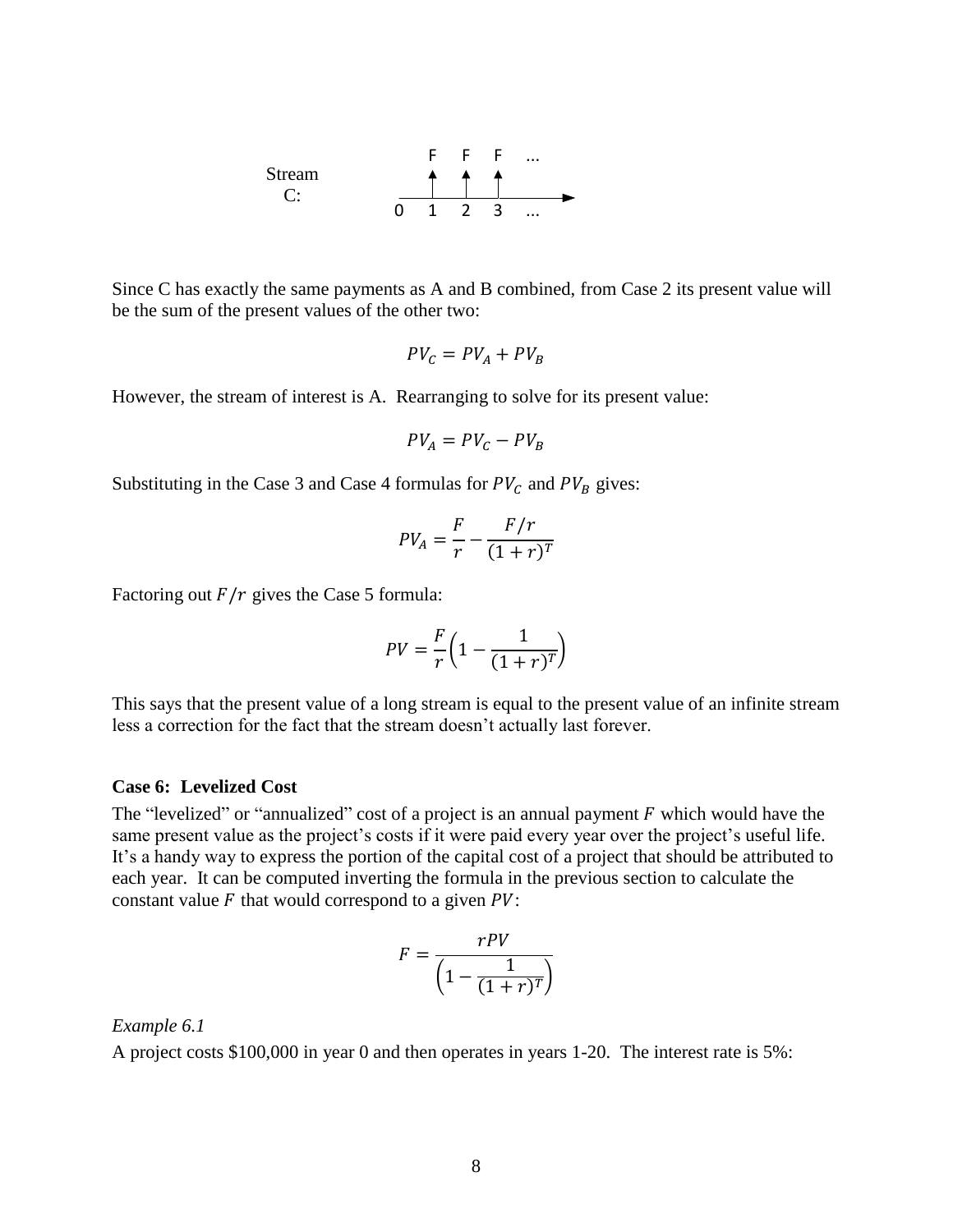$$
F = \frac{0.05 * \$100,000}{\left(1 - \frac{1}{1.05^{20}}\right)} = \$8,024
$$

*Example 6.2*

A project costs \$20,000 in year 0, operates in years 1-5, and is to be evaluated at an interest rate of  $10\%$ :

$$
F = \frac{0.10 * \$20,000}{\left(1 - \frac{1}{1.1^5}\right)} = \$5,276
$$

#### *Example 6.3*

A car in an organization's vehicle fleet costs \$30,000 in year 0, is to be used for years 1-5 and then sold in year 6 for an expected resale value of \$10,000. The organization uses an interest rate of 5%. To compute the annualized cost, first compute the net present value cost of the car accounting for its resale value:

$$
PV = $30,000 - \frac{$10,000}{$1.05^6} = $22,538
$$

Then compute the annualized cost of the result:

$$
F = \frac{0.05 * \$22,538}{\left(1 - \frac{1}{1.05^5}\right)} = \$5,206
$$

#### **Case 7: Net Present Value**

When a stream of payments involves costs as well as benefits then its present value is computed using the formulas above but subtracting the costs from the benefits. The result is called the net present value (NPV) of the stream to indicate that it reflects both costs and benefits.

An NPV can be calculated in two equivalent ways. One approach is to compute the present value of all the benefits, the present value of all the costs, and then to take the difference. If  $B_t$  and  $C_t$ are the benefits and costs in year  $t$ , under this approach the  $NPV$  would be computed as follows:

$$
PVB = \sum_{t=0}^{T} \frac{B_t}{(1+r)^t}
$$

$$
PVC = \sum_{t=0}^{T} \frac{C_t}{(1+r)^t}
$$

$$
NPV = PVB - PVC
$$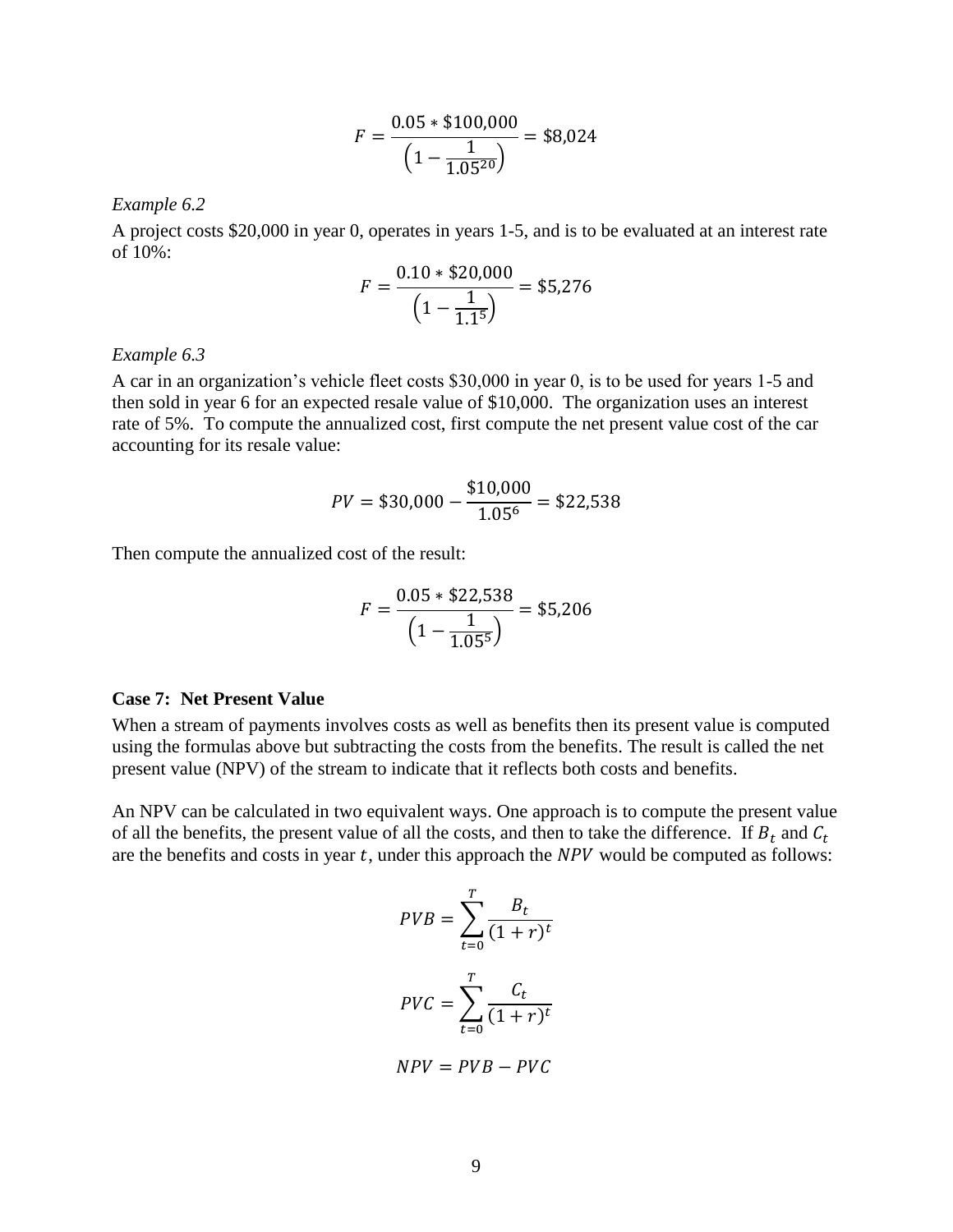The other approach is to subtract each year's costs from that year's benefits and then take the present value of the stream of net payments. It would look like this:

$$
NPV = \sum_{t=0}^{T} \frac{B_t - C_t}{(1+r)^t}
$$

These two approaches give identical results and can be used interchangeably. The first form is often more intuitive but the second version is useful in some circumstances.

## *Example 7.1*

A project costs \$2,000 in each of years 1, 2 and 3 and produces a benefit of \$10,000 in year 3. The interest rate is 5%. Using the first approach:

$$
PVB = \frac{$10,000}{$1.05^3} = $8,638
$$

$$
PVC = \frac{$2,000}{$1.05^1} + \frac{$2,000}{$1.05^2} + \frac{$2,000}{$1.05^3} = $5,446
$$

$$
NPV = $8,638 - $5,446 = $3,192
$$

Using the second approach:

$$
NPV = \frac{$0 - $2,000}{$1.05^{1}} + \frac{$0 - $2,000}{$1.05^{2}} + \frac{$10,000 - $2,000}{$1.05^{3}} = $3,192
$$

*Example 7.2*

A project produces a \$500 benefit in year 0 and has \$300 costs in each of years 1 and 2. The interest rate is 10%. Using the first approach:

$$
PVB = \frac{$500}{$1.1^0} = $500
$$
  

$$
PVC = \frac{$300}{$1.1^1} + \frac{$300}{$1.1^2} = $521
$$
  

$$
NPV = $500 - $521 = -$21
$$

Using the second approach:

$$
NPV = \frac{\$500 - \$0}{1.1^0} + \frac{\$0 - \$300}{1.1^1} + \frac{\$0 - \$300}{1.1^2} = -\$21
$$